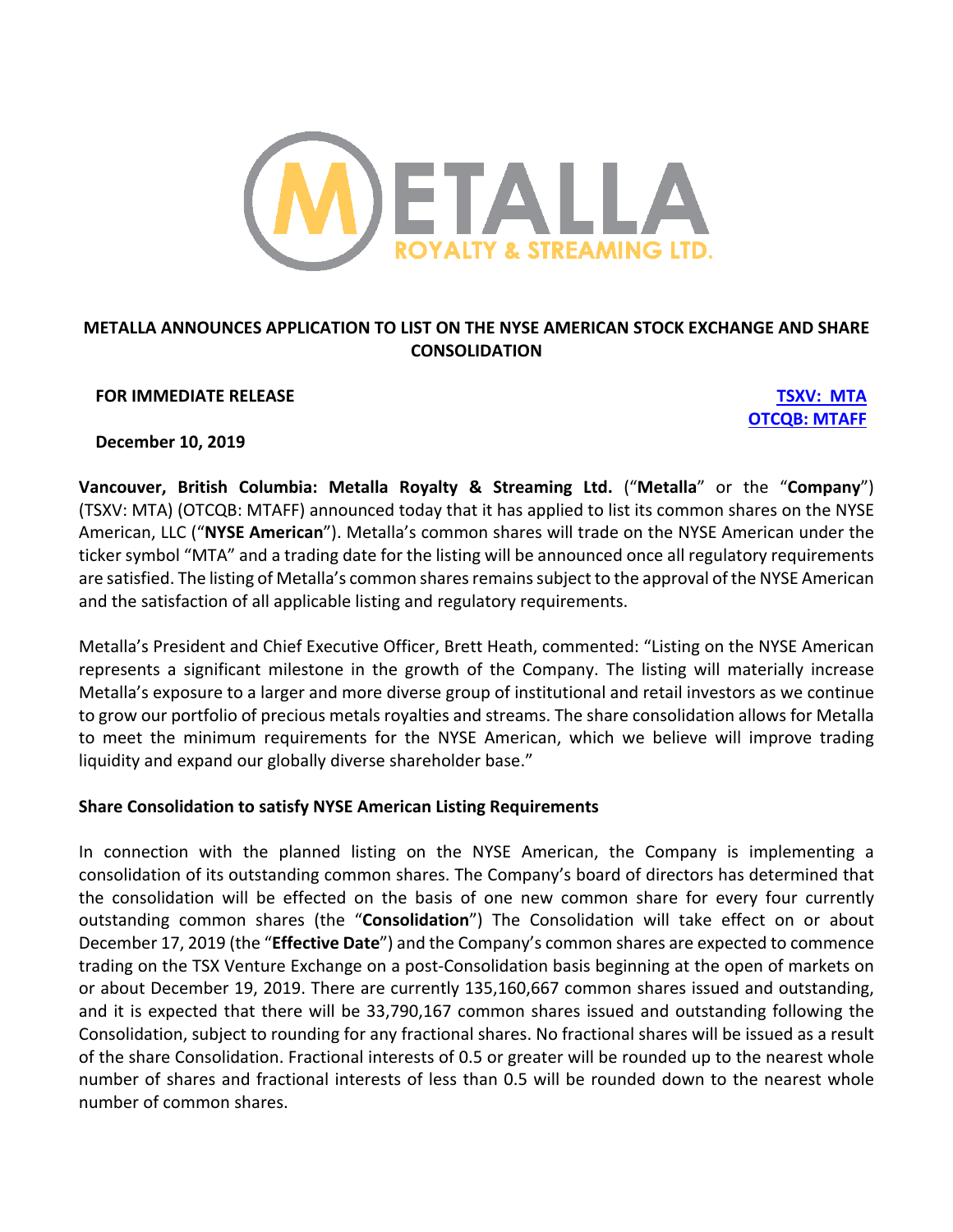## **Effect of the Consolidation on Registered and Beneficial Holders**

Registered shareholders holding share certificates will be mailed a letter of transmittal advising of the share consolidation and instructing them to surrender their share certificates representing pre-Consolidation common shares for replacement certificates representing their post-Consolidation common shares. Until surrendered for exchange, following the effective date of the Consolidation, each share certificate formerly representing pre-Consolidation common shares will be deemed to represent the number of whole post-Consolidation common shares to which the holder is entitled as a result of the Consolidation.

Holders of common shares of the Company who hold uncertificated common shares (i.e., common shares held in book-entry form and not represented by a physical share certificate), either as registered holders or beneficial owners, will have their existing book-entry account(s) electronically adjusted by the Company's transfer agent or, for beneficial shareholders, by their brokerage firms, banks, trusts or other nominees that hold in "street name" for their benefit. Such holders do not need to take any additional actions to exchange their pre-Consolidation common shares for post-Consolidation common shares.

Beneficial shareholders holding their common shares through a bank, broker or other nominee should note that such banks, brokers or other nominees may have different procedures for processing the Consolidation than those that have been put in place by the Company for registered shareholders. If you hold your common shares with such a bank, broker or other nominee and if you have questions in this regard, you are encouraged to contact your nominee.

# **Effect of the Consolidation on the payment of Dividends**

Further to the Company's press release dated November 26, 2019, Metalla has announced a monthly dividend payment on its common shares for January and February 2020. In order to maintain the same aggregate pre consolidation dividend payment, following the effective date of the Consolidation, the per share dividend payment amount will be automatically adjusted such that the dividend payment amount will be \$0.004 per share.

## **ABOUT METALLA**

Metalla is a precious metals royalty and streaming company. Metalla provides shareholders with leveraged precious metal exposure through a diversified and growing portfolio of royalties and streams. Our strong foundation of current and future cash-generating asset base, combined with an experienced team gives Metalla a path to become one of the leading gold and silver companies for the next commodities cycle.

For further information, please visit our website at www.metallaroyalty.com